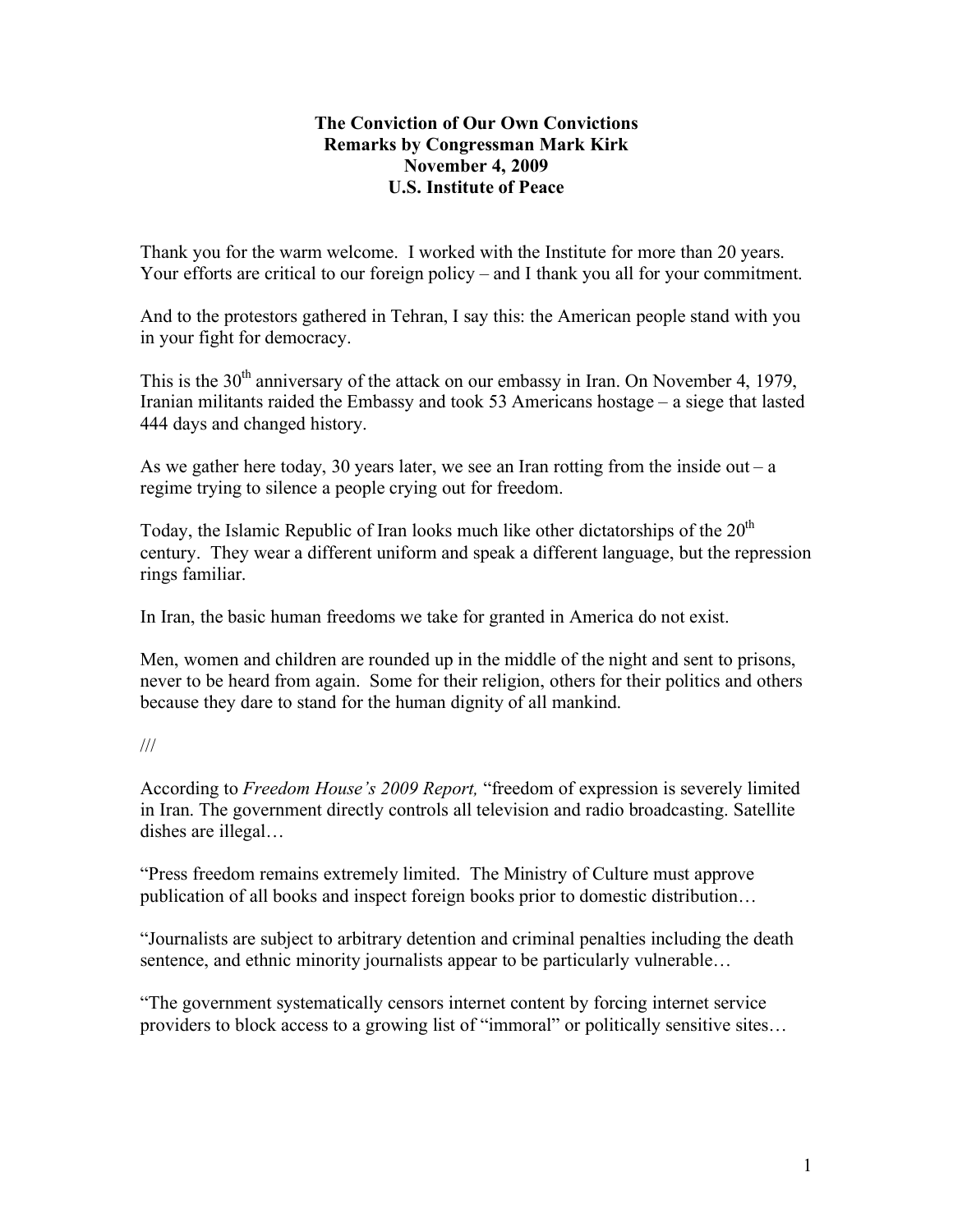"Religious freedom is limited in Iran…The Special Court of the Clergy investigates religious figures for alleged crimes and has generally been used to persecute clerics who stray from the official interpretation of Islam…

"Academic freedom is limited. Scholars are frequently detained, threatened, and forced to retire for expressing political views, and students involved in organizing protests face suspension or expulsion…

"The 1979 constitution prohibits public demonstrations that "violate the principles of Islam," a vague provision used to justify the police dispersal of assemblies and marches.

///

This summary of human rights in Iran was published *before* the Iranian election in June.

At the time, Western news organizations hailed the coming democratic change in Tehran. Détente was at hand. Diplomatic rapprochement was only days away.

Regime-sympathizers like the National Iranian American Council (NIAC) came to Capitol Hill urging members of Congress to cut off U.S. funding for democracy programs in Iran. Democracy funding "taints" Iranian dissidents, they claimed, and only invites harsher crackdowns on the Iranian people.

Anha Eshte-bah Kardand*.* They were wrong.

Three days after the election, New York Times columnist Roger Cohen wrote: "I've also argued that, although repressive, the Islamic Republic offers significant margins of freedom by regional standards. I erred in underestimating the brutality and cynicism of a regime that understands the uses of ruthlessness."

///

A detailed examination of Iran's presidential election results – available from the Iranian Ministry of Interior – show just how fraudulent the election was.

While only 63% of Iranian voters turned out in 2005, official election results claim 84% turned out in June 2009. Mahmoud Ahmadinejad received approximately 13 million more votes in the 2009 presidential election than the total number of votes cast for all conservative candidates in the 2005 election combined.

In June, Ahmadinejad faced three key opponents: Reformist Mir-Hossein Mousavi, reformist Mehdi Karrubi, and conservative Mohsen Rezai.

According to the official election tally, Ahmadinejad won 71% of the votes cast in Mehdi Karroubi's home province of Lurestan.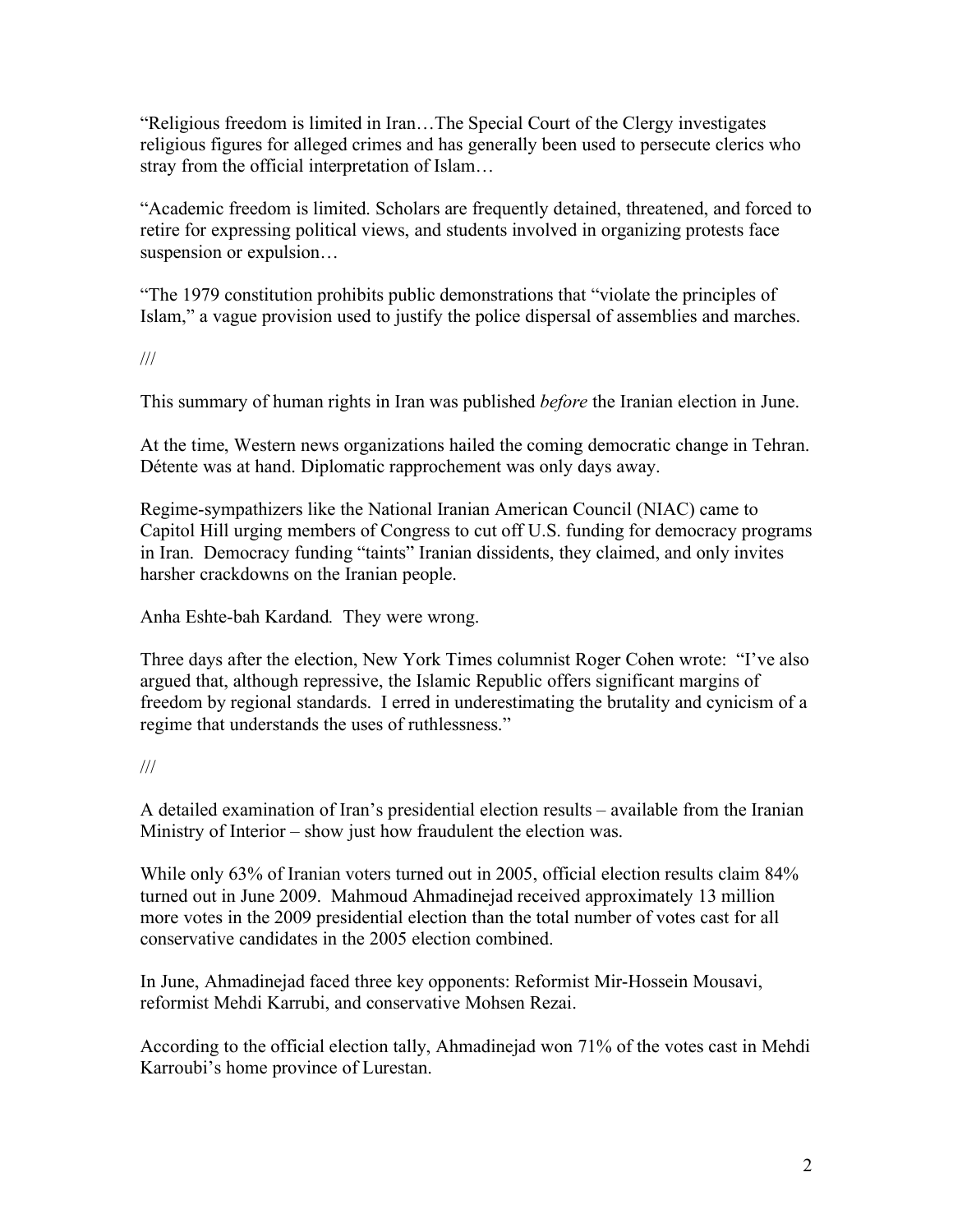Lurestan is where the 'Lurs' ethnic minority lives. Karrubi is the province's most famous son. Amazingly, after receiving more than 440,000 votes (or 55%) in 2005, the province gave their hometown candidate just 44,000 votes – less than 5% -- in 2009. By contrast, Ahmadinejad jumped nearly 10 times to 678,000 in 2009, up from fewer than 70,000 votes in 2005.

Even politicians in Chicago do not stuff ballots so obviously.

Ahmadinejad won 56% of the vote in Eastern Azerbaijan – defeating the native hero, an ethnic Azeri, Mir-Hossain Mousavi. By some slight of hand, Ahmadinejad increased from less than 200,000 votes in 2005 to more than 1.1 million in 2009. By the official count, turnout in Eastern Azerbaijan rose from 51% to 82%.

In Khuzestan, Mohsen Rezai's home province, Ahmadinejad won 65% of the vote.

In Mazdaran, Ahmadinejad won nearly 1.3 million votes in 2009 —compared to just over 159,000 in 2005.

In 2005, the ethnic Kurdish provinces of Kermanshah and Kordestan gave Ahmadinejad roughly 92,000 votes. In 2009, Ahmadinejad surged to more than 889,000.

In two conservative provinces—Mazdaran and Yazd—a turnout of more than 100% was reported.

According to Ali Akbar Mohtashami, a former interior minister on the Mousavi campaign's election monitoring committee, the number of counted votes in 70 municipalities exceeded the total population of eligible voters in those regions. In all those cities, Ahmadinejad won by 80 to 90%.

Ladies and gentleman, you don't have to be from Cook County to know this just doesn't add up.

## ///

In the wake of the election and the street protests that followed, human rights in Iran have deteriorated.

We saw the face of Neda Agha Soltan, the innocent young woman murdered by the Iranian regime.

We know the names of the political prisoners:

• Kian Tajbakhsh, an Iranian-American scholar recently sentenced to 15 years in prison;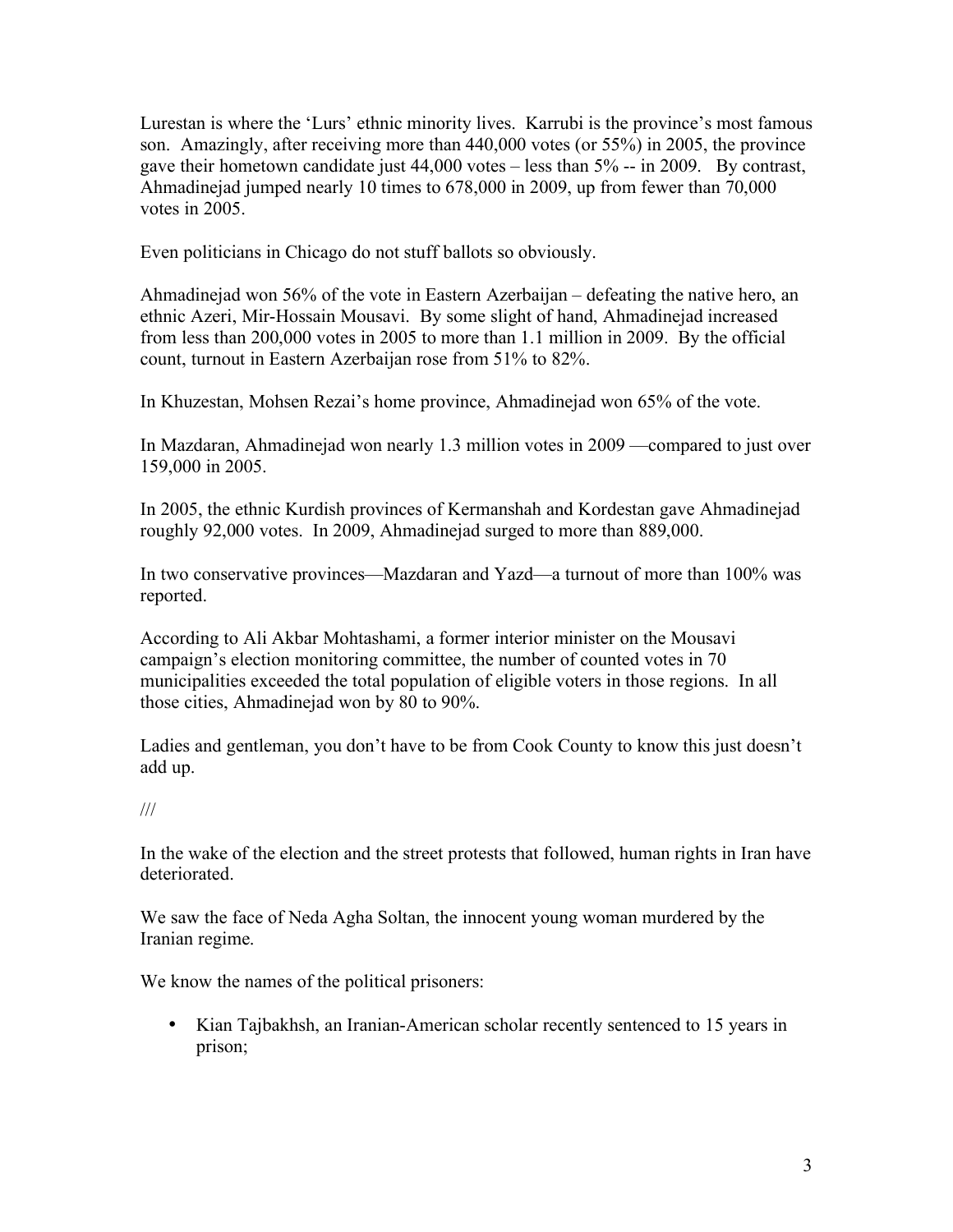- Abdollah Momeni, a reformist supporter arrested after the election and beaten in detention;
- Mohammed Maleki, the former chancellor of Tehran University;
- Seyyed Mohammad Ali Abtahi, an Iranian theologian, scholar, pro-democracy activist and chairman of the Institute for Inter-religious Dialogue;
- Mohammad Atrianfar, an Iranian journalist and reformist;
- Behzad Nabavi, a reformist politician;
- Seyyed Mostafa Tajzadeh, an Iranian reformist;
- Mohsen Safaei Farahani, an reformist politician;
- Dr. Abdollah Ramezanzadeh, an academic, writer and politician; and
- Mohammad Ghouchani, an Iranian journalist.

And the prisoners of conscience:

- Mansour Ossanlu, a labor leader fighting for workers' rights, imprisoned without proper medical attention;
- Shi'a cleric Ayatollah Boroujerdi, imprisoned because of his views on the relations between religion and state;
- Sadiq Kabudvand, an ethnic Kurdish journalist;
- Ronak Safarzadeh, imprisoned because of her activism on behalf of women's rights; and
- Kamiar and Arash Ala'ei, two internationally-recognized AIDS researchers imprisoned because they attended international HIV conferences.

We know the names of the leaders of the innocent Baha'i minority who were imprisoned solely on the basis of their religion:

- Raha Sabet;
- Sasan Taqva;
- Haleh Roohi;
- Fariba Kamalabadi;
- Jamaloddin Khanjani;
- Afif Naeimi;
- Saeid Rezaie;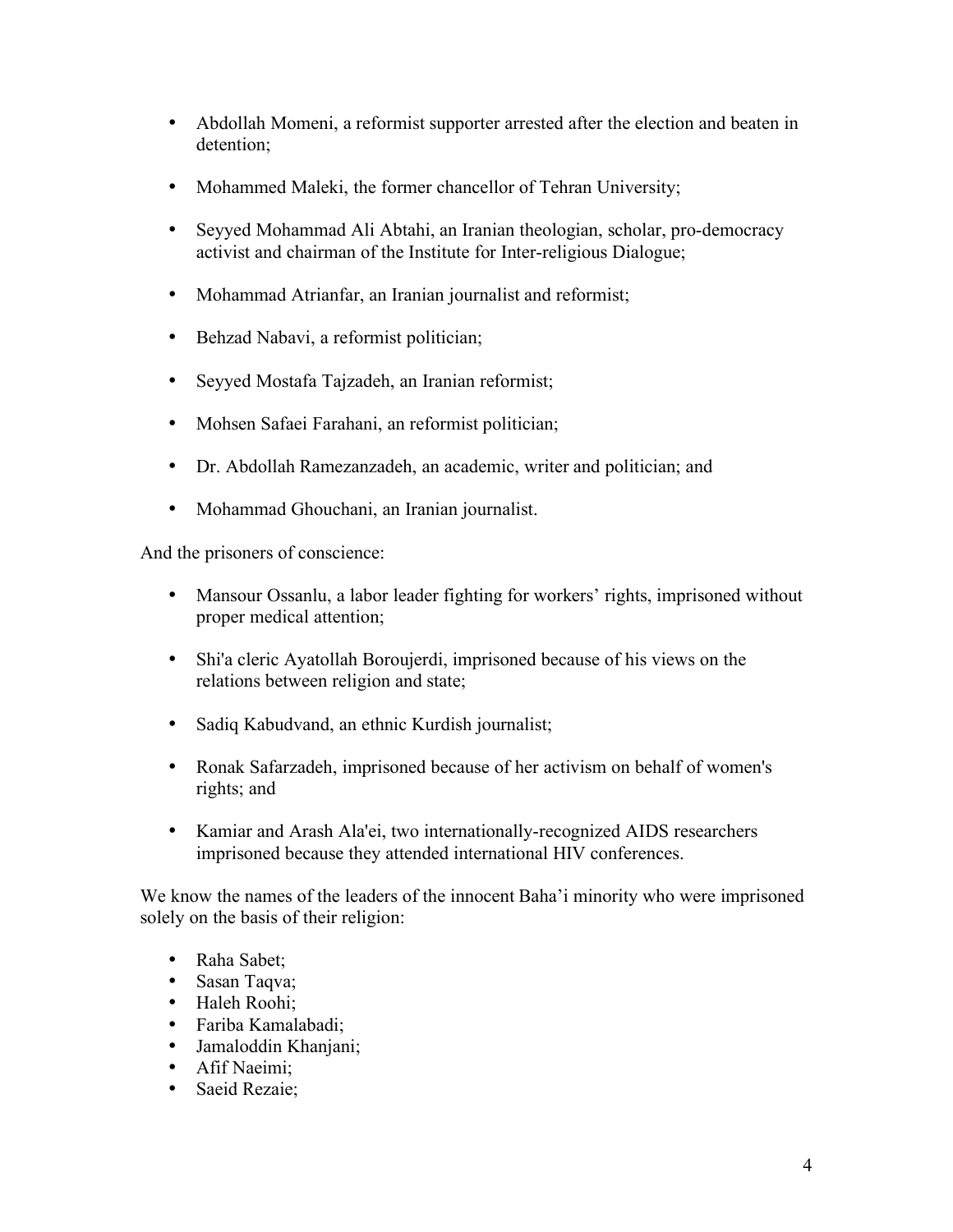- Behrouz Tavakkoli;
- Mahvash Sabet: and
- Vahid Tizfahm.

I say their names out loud today because no matter how hard the Iranian regime tries to silence these voices, the dictators cannot succeed as long as freedom-loving people around the world plead their case.

///

In the wake of the brutal crackdown against election protestors, most Americans expected outrage from world leaders. In capitals across Europe, condemnations were loud and clear. But here in Washington, the nation that delivered victory in World War II and the Cold War gave a surprising response.

In the days after the election, Secretary of State Hillary Clinton said: "Like the rest of the world, we are waiting and watching to see what the Iranian people decide."

"We hope that the outcome reflects the genuine will and desire of the Iranian people," she said in another statement.

The President of the United States – the leader of the free world –announced that while he deplored violence, how Iran goes about electing its leaders and establishing freer debate and democratic principles "is something ultimately for the Iranian people to decide<sup>"</sup>

In August, the White House press secretary went so far as to call Mahmoud Ahmadinejad the "elected leader" of Iran – a statement he later had to "walk back" with the press.

## ///

The money trail tells a similar story.

Under previous congresses, appropriations for Iran democracy programs increased from \$1.5 million in Fiscal Year 2004 to \$60 million in Fiscal Year 2008.

For Fiscal Year 2009, the Bush Administration requested \$65 million for Iran democracy programs.

But with a Democratic White House and Congress, the final FY 2009 omnibus appropriations bill came to the House floor with no line item for Iran democracy. Instead, the majority invented a new account – the Near East Regional Democracy Fund – and gave it only \$25 million.

While no official document exists stating the purpose of this fund (appropriately nicknamed the NERD), State Department officials claim it will be used for Iran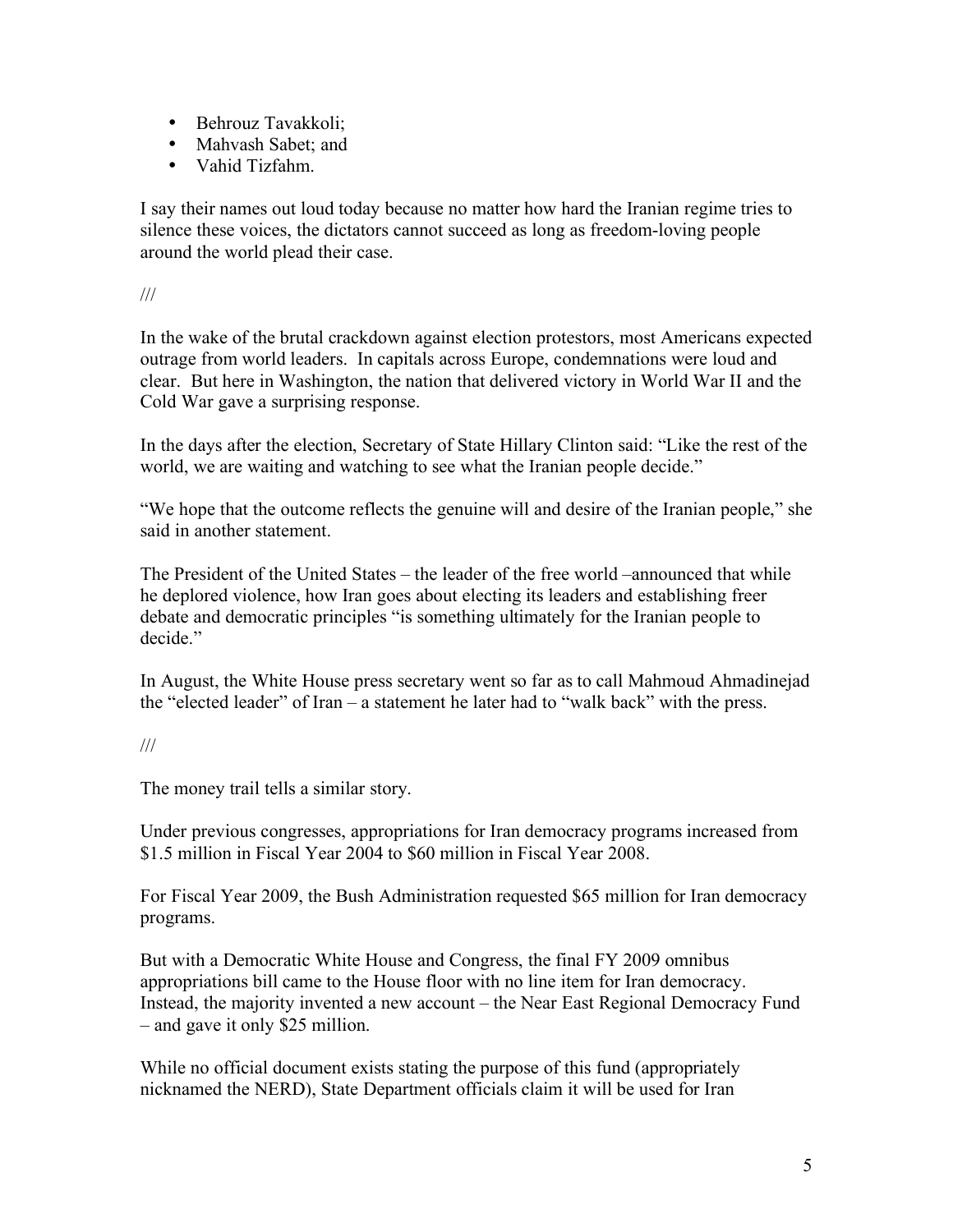democracy programs. But to date, none of the funds have been obligated – and Fiscal Year 2009 ended on September 30<sup>th</sup>.

On October 6<sup>th</sup>, the *Boston Globe* reported that at least four groups that previously received funding for Iran democracy programs had been cut off by the Obama Administration. Most notable were the Iran Human Rights Documentation Center, which received word its State Department grant was terminated just as it was ramping up investigations into the post-election crackdown -- and Freedom House Iran, a leader in exposing the regime's violence via cell phone images, photographs and eye witness testimony.

As Americans, how can we justify this apparent retreat from human rights?

Are discredited arguments by regime sympathizers like NIAC swaying policy decisions by our State Department – even after June  $12<sup>th</sup>$ ?

Is the President afraid that public discussions of human rights abuses in Iran will offend the regime and breakdown talks over the Iranian nuclear program?

If that's the case, this Administration has lost its way when it comes to our most basic American values.

In my view, negotiations with Iran on any issue will not succeed unless the U.S. Government recovers the essence of what makes our country great.

I agree with the President – we should never be afraid to talk to our enemies. But if talking requires us to sacrifice our most sacred principles, then talking has given our enemies a major victory.

In any meeting, in any negotiation, in any public speech – the policy of the United States should be clear – we condemn Iran's continued abuse of human rights.

///

I believe the threat we face in Iran parallels the threat we faced in the Soviet Union: a repressive dictatorship that denies its citizens basic human rights while bullying its neighbors, racing toward nuclear weapons and threatening doom and destruction on America and her allies.

History teaches us how to win this conflict.

In the 1980s, President Reagan did not ignore Soviet human rights abuses – instead he made them the basis of discussions and negotiations with his Soviet counterparts.

When President Reagan visited Russia – he made sure to meet with Soviet dissidents at the U.S. Embassy in Moscow.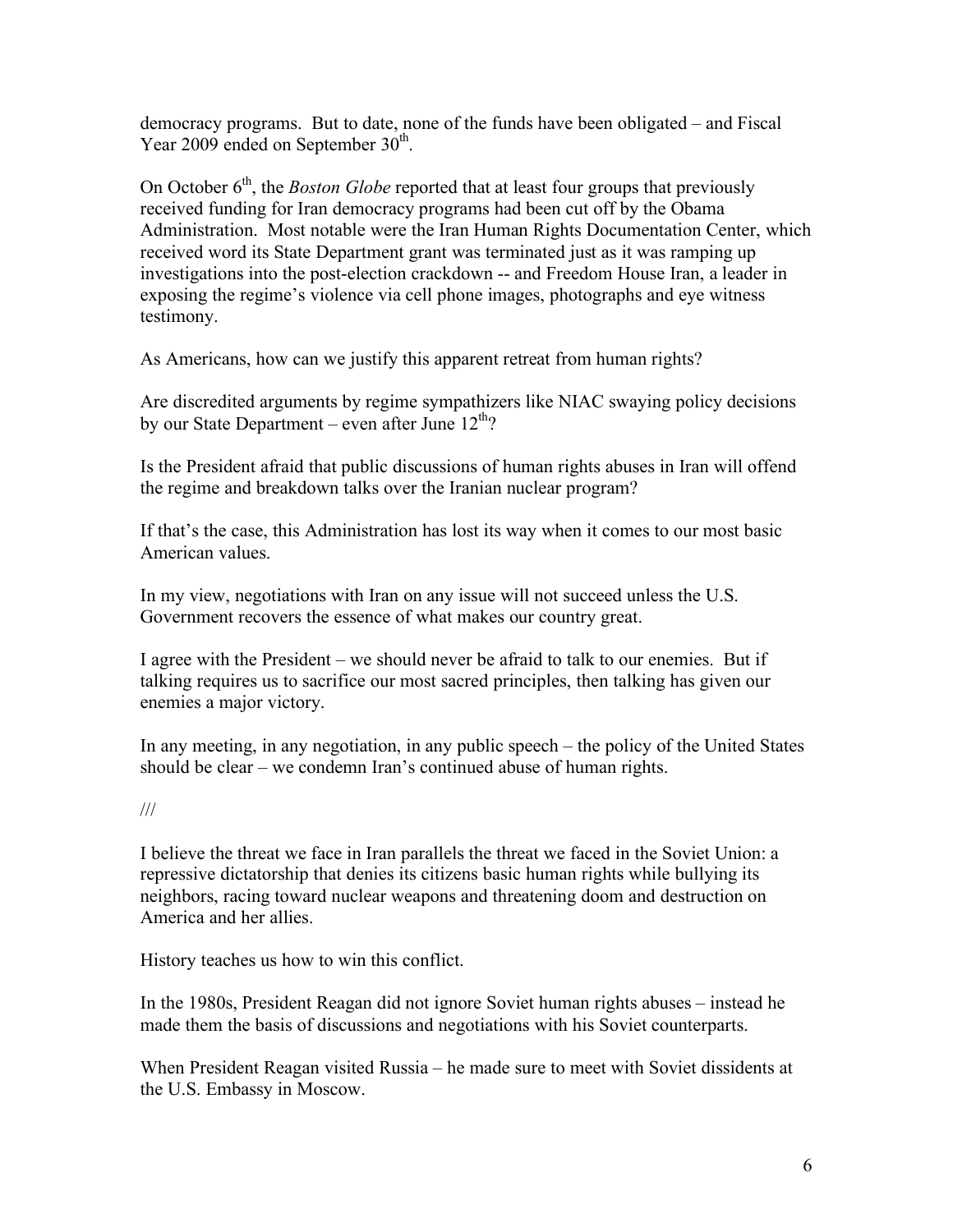"I came here to give you strength, but it is you who have strengthened me," the President told a group of dissidents in Moscow in May of 1987. "While we press for human lives through diplomatic channels, you press with your very lives day, day in and day out, risking your homes, your jobs, your all."

An individual Soviet citizen, President Reagan said, must sense that the government "respects him enough to grant him all his human rights."

Soviet leaders condemned President Reagan for that meeting. They called it an unprecedented interference in Soviet internal affairs.

President Reagan knew better. The American people knew better.

And because the United States stood firm in its demand for human rights and democracy, freedom-fighters like Natan Sharansky, Yuri Orlov and Andrei Sakharov lived in freedom. Communism did not kill them; they killed Communism.

What if America silenced its human rights agenda for fear of accusations it was "meddling" with internal Soviet matters? The Soviets accused America everyday of trying to foment revolution – but we never stopped our support for human rights. Listen to some of these quotes – they might sound familiar:

- Communist Party Official Georgiy Arbatov, June 1983: "The organizers of the campaign defending dissidents are simply trying to create the impression that the Soviet Union is some kind of police state, and sow new seeds of hostility in the West against the USSR. In our opinion this activity is directed by Western secret services and by immigrant and other private organizations."
- Soviet Foreign Minister Eduard Shevardnadze, July 1985: ''Our country has not allowed and will not allow anyone to interfere in its internal affairs. All kinds of aspersions on our system and on socialist democracy will continue to be duly rebuffed.''
- Soviet Leader Mikhail Gorbachev, December 1987: "You are not the prosecutor and I am not the accused…What moral right does (the United States) have to assume the role of teacher of the world communities... I don't find it interesting to have to face up to the same questions over and over again."

Today we hear the same rhetoric from the Iranian dictators – and now hear the argument echoed in the halls of Congress, the State Department and even the White House.

As someone who stood on the frontline of freedom in the 1980s, I pray we do not believe the propaganda of dictators.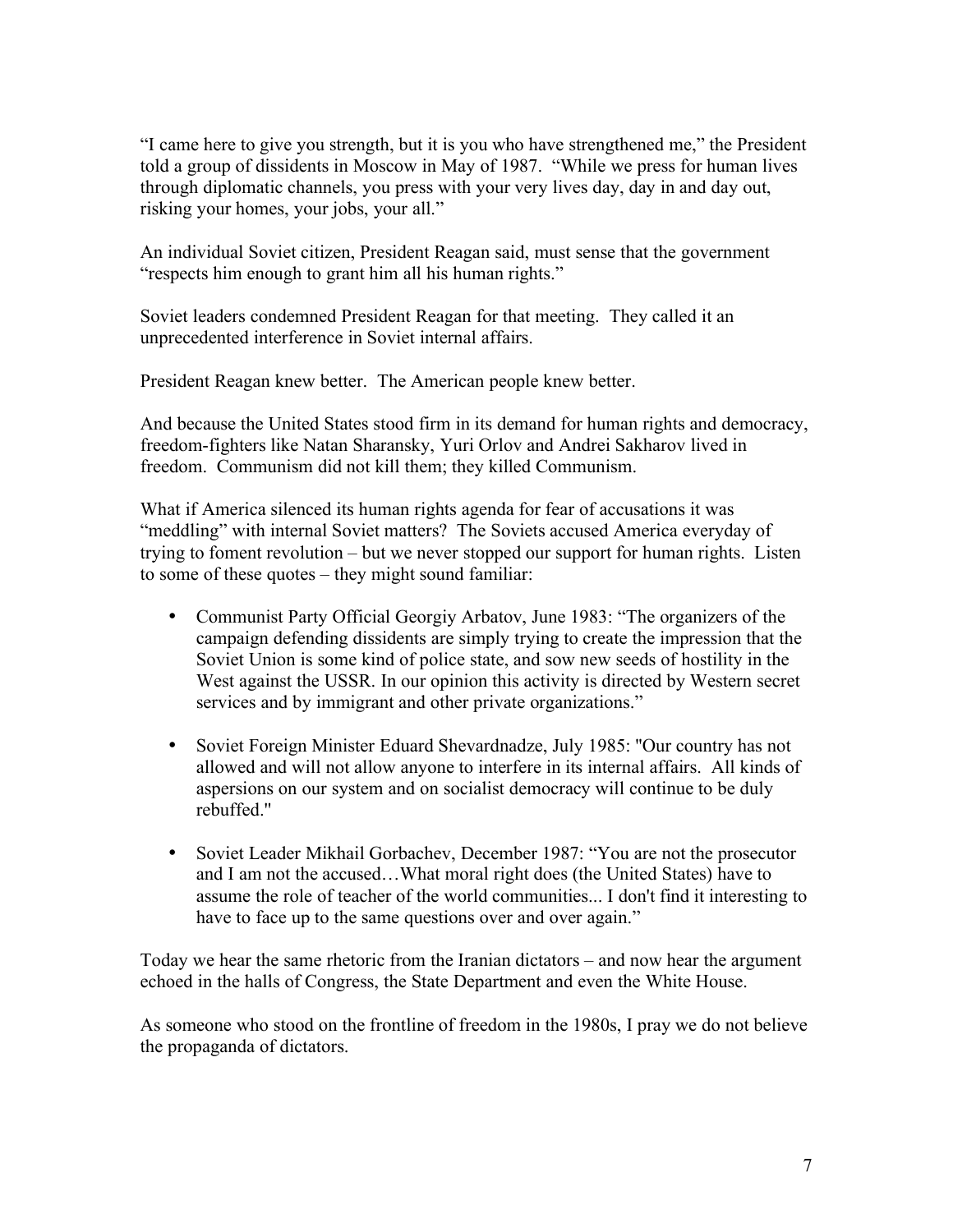In the 80s, I worked for my predecessor Congressman John Porter and helped run the Congressional Human Rights Caucus. The plight of Soviet Jewry was at the top of our agenda. I remember the rallies, the legislation, the speeches.

And I remember the statements from Soviet leaders, accusing us of fomenting violence in the Soviet Union and funding dissidents as a ploy to bring down their government.

We knew better than to kowtow to such propaganda.

As Americans, we knew right from wrong – we knew the soft power of the human spirit could defeat the hard power of oppression.

In the end, we won the Cold War because we never lost our moral compass.

We never lost the conviction of our own convictions. And that made all the difference.

///

It's time for a new American strategy to promote human rights and democracy in Iran.

To start, this Administration should make human rights and democracy a central tenant of future negotiations with Iran. No meeting should go by with Iranian diplomats without an American diplomat raising the issue of human rights, specifically including the names of prisoners of conscience.

The President should speak directly and publicly to the dissidents of Iran – name their names from the White House podium – make them heroes in homes across America.

He should invite members of the Green Movement to meet with him at the White House – and if any U.S. Government official is invited to visit Iran, they should not accept the invitation unless they are secured meetings with Iranian dissidents.

Funding for groups like the Iran Human Rights Documentation Center and Freedom House Iran should be reinstated.

Overall funding for Iran democracy promotion should be increased with an appropriations line item dedicated to Iran – with control transferred from the State Department to the National Endowment for Democracy.

The United States should take the lead to facilitate Green Movement conferences outside of Iran – whether in the United States or Europe.

We need an injection of creativity and originality in our international broadcasting programs. While Radio Farda continues the mission of Radio Free Europe, we should work to establish new public/private partnerships to fund independent Iranian filmmakers and producers —a new way to foster more original content. VOA Persian and Radio